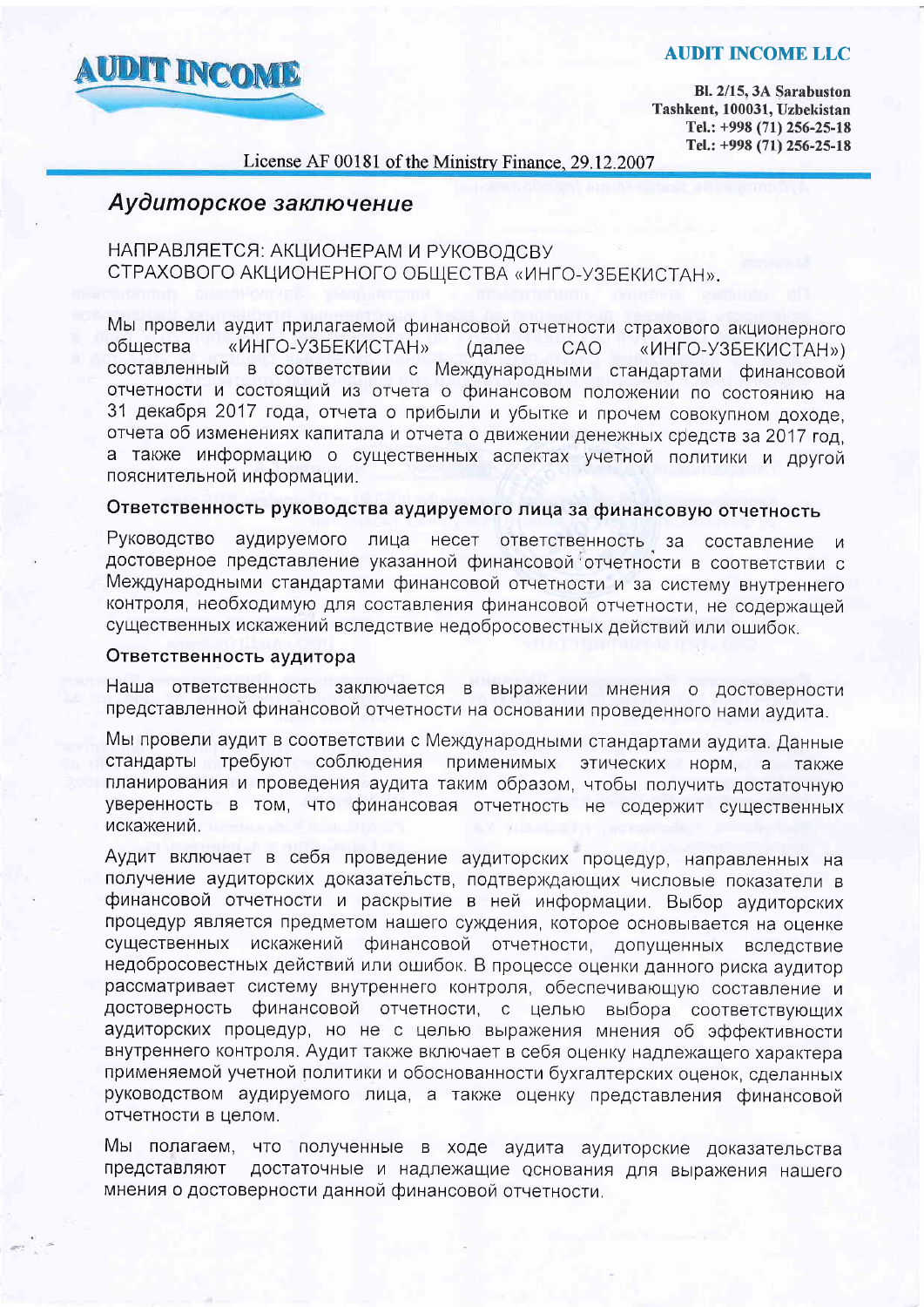BL 2/15, 3A Sarabuston Dad Rent (1998) Jakobland 81-85-031 (15) 800+ (15T) THE PRESIDENTS ARE AND THE

**MUNITION PROPERTY** 

Аудиторское заключение (продолжение)

### **Мнение**

По нашему мнению, прилагаемая к настоящему Заключению финансовая отчетность отражает достоверно во всех существенных отношениях финансовое положение САО «ИНГО-УЗБЕКИСТАН» по состоянию на 31 декабря 2017 года, а также ее финансовые результаты и движение денежных средств за 2017 год в соответствии с Международными стандартами финансовой отчетности.

License AF 00131 of the Ministry Finance, 29 13:2007

Генеральный директор

Чурсина Т.А.

Квалификационный сертификал АУдитора № 005350 от 07 ноября 2015 года. 26 февраля 2018 года съ Ташкен В Республика Узбекистан.

#### АУДИРУЕМОЕ ЛИПО: САО «ИНГО-УЗБЕКИСТАН»

**UKENT SHAHI** 

Свидетельство Министерства Юстиции Республики Узбекистан № 399 (3714) от 10 сентября 2014 года.

Лицензия Министерства финансов Республики Узбекистан 00197 or 23.09.2014 года. ИНН - 205 349 283, ОКЭД 65120

Республика Узбекистан, г.Ташкент Ул. Зульфияхоним, д. 112.

#### НЕЗАВИСИМЫЙ АУДИТОР: 000 «Audit income»

Свидетельство Министерства Юстиции Республики Узбекистан № 399 от 24 июля 1997 года.

Лицензия Министерства финансов Республики Узбекистан АФ № 00181 от 29 декабря 2007 года. ИНН - 202344775, ОКЭД 69202.

Республика Узбекистан г. Ташкент, ул. Сарабустон 3-А, корпус 2/15.

propost oncorrelays mather some **WARREN AN THREADS adult from a policy radio**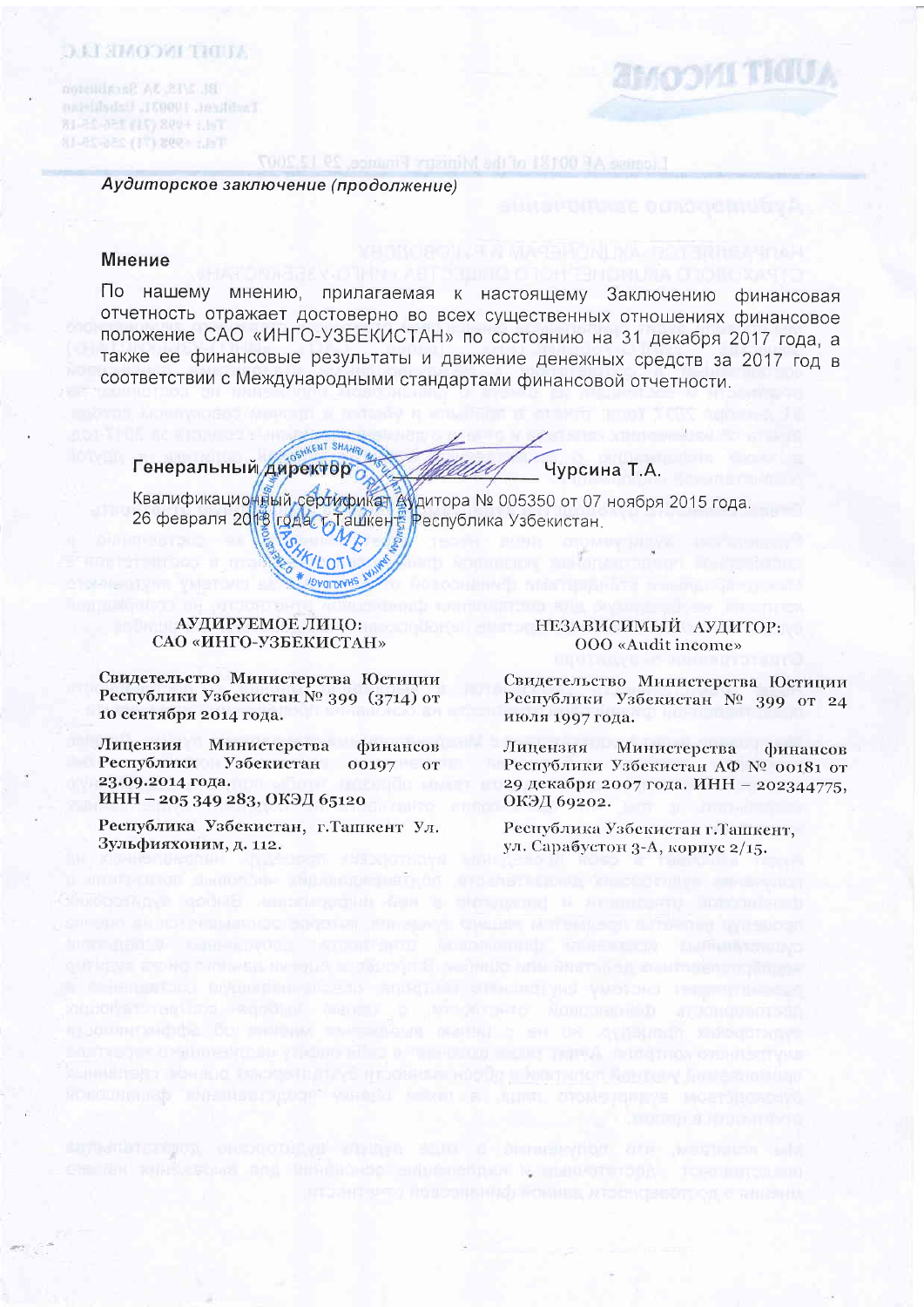# Отчет о финансовом положении по состоянию на 31.12.2017 года (в тыс. сум).

| Денежные средства и их эквиваленты<br>Средства в кредитных организациях<br>Финансовые активы, оцениваемые по<br>справедливой стоимости через прибыль или<br>убыток<br>Дебиторская задолженность по операциям<br>страхования и перестрахования<br>Доля перестраховщиков в страховых резервах | 429 691<br>41 623 248<br>150 097<br>4 162 872<br>2 716 819<br>$\mathbf 0$ | 333 899<br>24 513 014<br>137 720<br>2 157 140<br>4 989 355 |
|---------------------------------------------------------------------------------------------------------------------------------------------------------------------------------------------------------------------------------------------------------------------------------------------|---------------------------------------------------------------------------|------------------------------------------------------------|
|                                                                                                                                                                                                                                                                                             |                                                                           |                                                            |
|                                                                                                                                                                                                                                                                                             |                                                                           |                                                            |
|                                                                                                                                                                                                                                                                                             |                                                                           |                                                            |
|                                                                                                                                                                                                                                                                                             |                                                                           |                                                            |
| Текущие налоговые активы                                                                                                                                                                                                                                                                    |                                                                           | 24 517                                                     |
| Отложенные расходы по заключению<br>договоров страхования                                                                                                                                                                                                                                   | 1 006 567                                                                 | 747 135                                                    |
| Основные средства                                                                                                                                                                                                                                                                           | 446 466                                                                   | 351 120                                                    |
| Прочие активы                                                                                                                                                                                                                                                                               | 648 339                                                                   | 130 156                                                    |
| Итого Активы                                                                                                                                                                                                                                                                                | 51 184 100                                                                | 33 384 055                                                 |
| <b>ОБЯЗАТЕЛЬСТВА</b>                                                                                                                                                                                                                                                                        |                                                                           |                                                            |
| Страховые резервы                                                                                                                                                                                                                                                                           | 8790292                                                                   | 9602395                                                    |
| Кредиторская задолженность по операциям<br>страхования и перестрахования                                                                                                                                                                                                                    | 11 242 662                                                                | 6985120                                                    |
| Прочие обязательства                                                                                                                                                                                                                                                                        | 1 544 283                                                                 | 854 136                                                    |
| Итого Обязательства                                                                                                                                                                                                                                                                         | 21 577 236                                                                | 17 441 650                                                 |
| Капитал                                                                                                                                                                                                                                                                                     |                                                                           |                                                            |
| Уставный капитал                                                                                                                                                                                                                                                                            | 7 089 745                                                                 | 5 089 045                                                  |
| Прочие резервы                                                                                                                                                                                                                                                                              | 91 492                                                                    | 91 492                                                     |
| Нераспределенная прибыль                                                                                                                                                                                                                                                                    | 22 425 626                                                                | 10 761 868                                                 |
| Итого Капитал                                                                                                                                                                                                                                                                               | 29 606 863                                                                | 15 942 405                                                 |
| Итого капитал и обязательства                                                                                                                                                                                                                                                               | 51 184 100                                                                | 33 384 055                                                 |

Утверждено и подпусано от имени Руководства САО «ИНГО-УЗБЕКИСТАН» 26 февраля 2018 года.

INGO-**ZB#K** Гайбуллаев Б.С. Вр.и.о. Генерального директора

Азизтаева Ф.А. Главный бухгалтер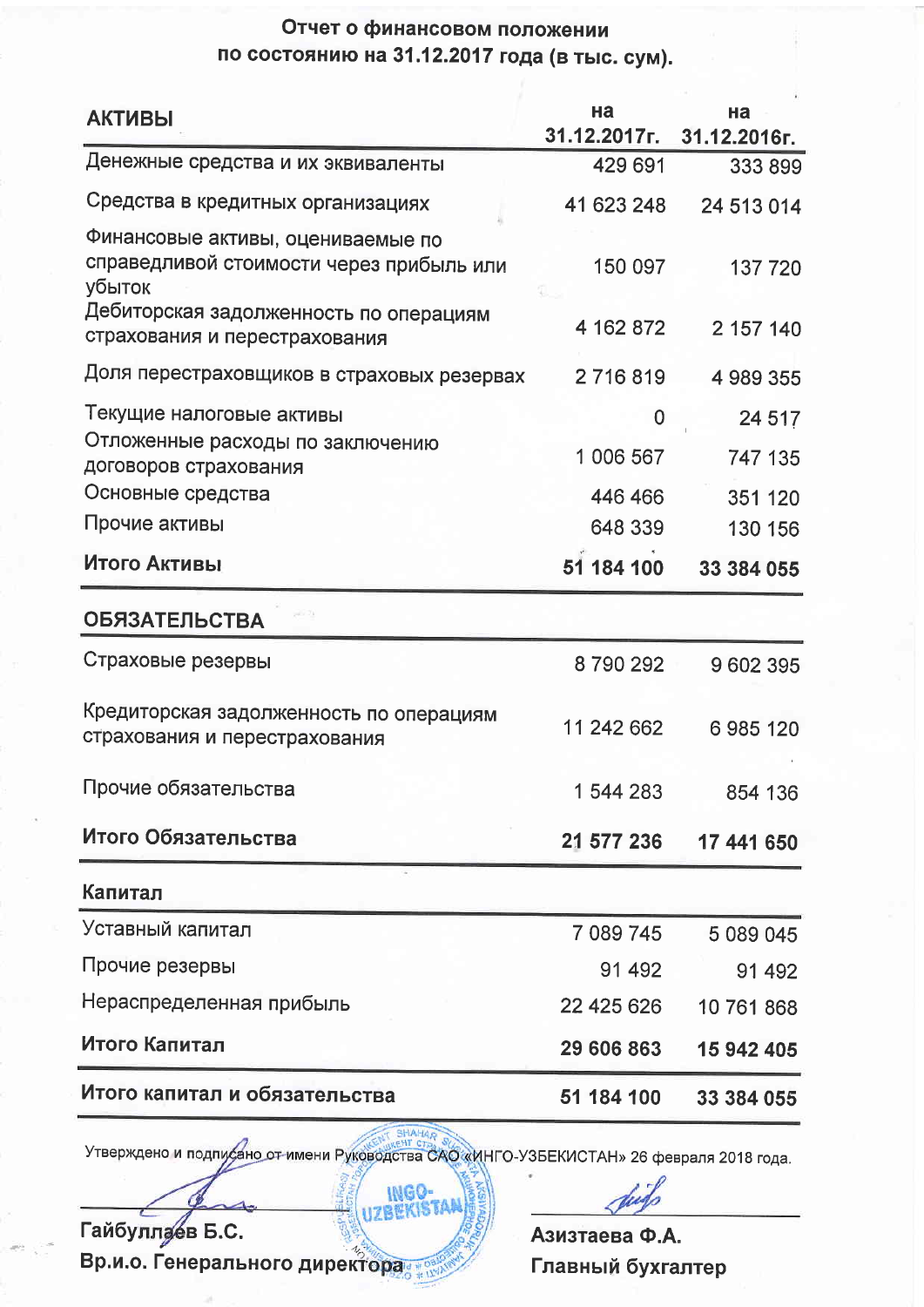# Отчет о прибылях или убытках за 2017 год (в тыс. сум)

|                                                                                                      | 2017 год               | 2016 год                 |
|------------------------------------------------------------------------------------------------------|------------------------|--------------------------|
| Премии, подписанные по договорам страхования, всего                                                  | 19 129 192             | 17 180 236               |
| Доля перестраховщиков в премиях, подписанных по договорам страхования                                | (5612990)              | (5683054)                |
| Премии по договорам страхования, нетто перестрахование                                               | 13 516 202             | 11 497 182               |
| Изменение резерва незаработанной премии, нетто перестрахование                                       | (435 461)              | (1028098)                |
| Премии,<br>заработанные<br>по<br>договорам<br>страхования,<br>нетто<br>перестрахование               | 13 080 741             | 10 469 084               |
| Произошедшие убытки по договорам страхования (страховые выплаты), всего                              | (1506943)              | (1426316)                |
| Доля перестраховщиков в произошедших убытках по договорам страхования<br>(страховых выплатах)        | 254 750                | 292 246                  |
| Изменение в резервах убытков                                                                         | 1 558 358              | (2713872)                |
| Доля перестраховщиков в изменении резервов убытков                                                   | (2583330)              | 2 538 440                |
| Расходы на урегулирование убытков, нетто                                                             | (91 257)               | (80 836)                 |
| Произошедшие убытки, нетто перестрахование                                                           | (2368421)              | (1390337)                |
| Доходы по регрессам и прочим возмещениям                                                             | 151 405                | 144 948                  |
| Расходы и доходы по заключению договоров страхования и перестрахования                               | $(2\;155\;572)$        | (1792710)                |
| Изменение в отложенных расходах и доходах по заключению договоров<br>страхования и перестрахования   | 259 432                | 185 768                  |
| Заработная плата и прочее вознаграждение сотрудникам<br>Общехозяйственные и административные расходы | (4337847)<br>(2831118) | (3 171 152)<br>(2075624) |
| Амортизационные отчисления                                                                           | (202 365)              | (193913)                 |
| Прочие операционные доходы за вычетом расходов                                                       | 4 5 6 2                | 15 5 9 2                 |
| Операционные расходы за вычетом доходов                                                              | 1 600 818              | 2 191 656                |
| Доходы за вычетом расходов по инвестиционной деятельности                                            | 2 404 569              | 1 582 414                |
| Прочие доходы (расходы)                                                                              |                        |                          |
| Доход от курсовых разниц,<br>возникающих при пересчете операций в<br>иностранной валюте              | 8 513 808              | 677 173                  |
| Прочие (расходы) доходы                                                                              | 81 032                 | 29 763                   |
| Прочие доходы за вычетом расходов                                                                    | 8 594 840              | 706936                   |
| Прибыль (убыток) до налогообложения                                                                  | 12 600 226             | 4 481 006                |
| Расходы по налогу на прибыль и прочим обязательным платежам                                          | (993524)               | (493 045)                |
| Прибыль (убыток) за год                                                                              | 11 606 702             | 3 987 961                |

Утверждено и по*ди*исано от имени Руководства САО «ИНГО-УЗБЕКИСТАН» 26 февраля 2018 года

**INGO** 

 $50 * m$ 

r

Азизтаева Ф.А. Bp"n.o. l-naeHurfi Syxranrep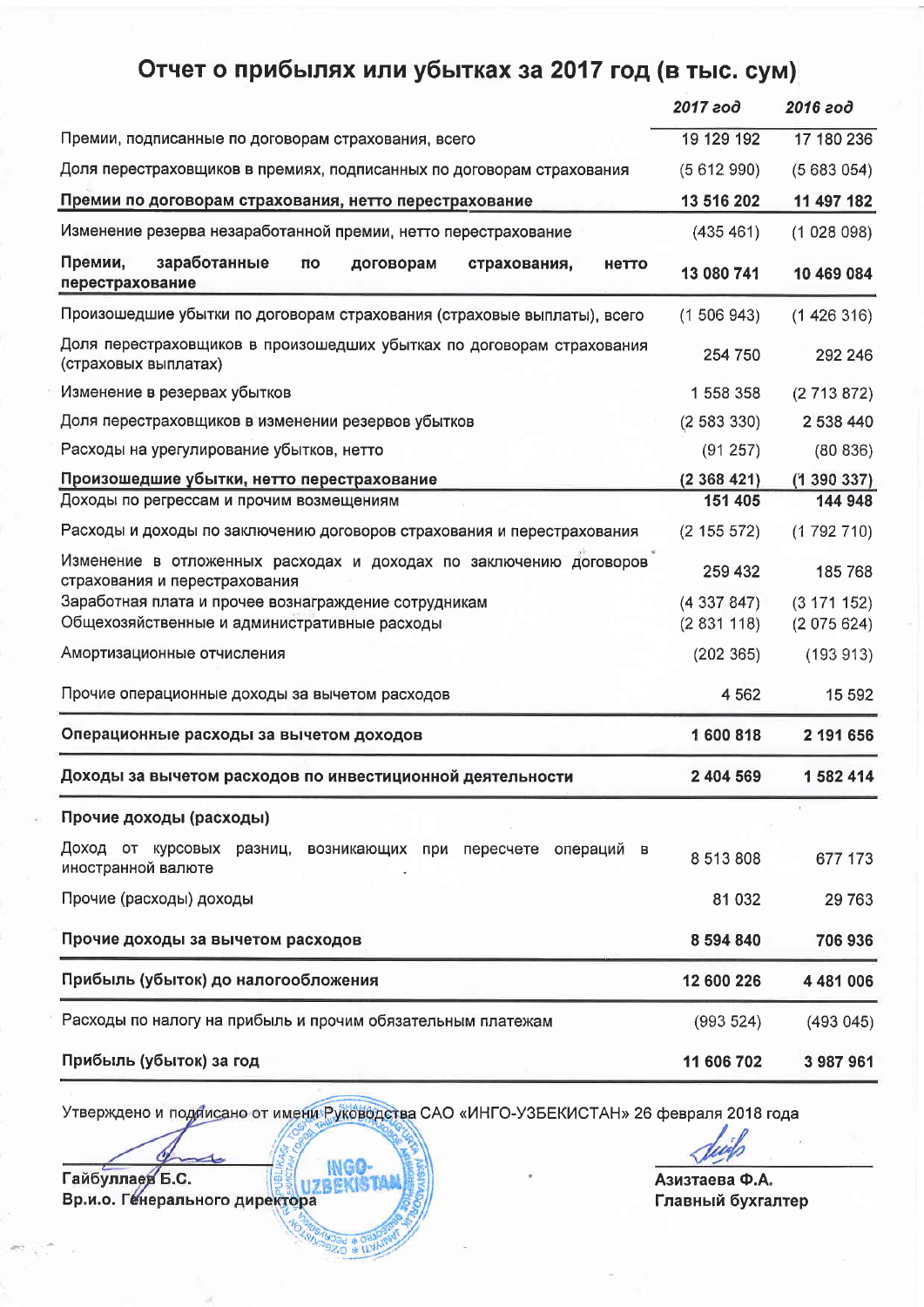# Отчет о движении денежных средств за 2017 год (в тыс. сум).

|                                                                                     | 2017 год   | 2016 год    |
|-------------------------------------------------------------------------------------|------------|-------------|
| Движение денежных средств по операционной деятельности                              |            |             |
| Премии по договорам страхования полученные                                          | 20 972 848 | 17 816 747. |
| Премии по договорам перестрахования выплаченные                                     | (6239146)  | (4985522)   |
| Страховые выплаты по договорам страхования выплаченные                              | (909 030)  | (1097329)   |
| Возврат страховой премии (прямой, входящей и исходящей)                             | (272809)   | (240 818)   |
| Страховые выплаты по договорам перестрахования полученные                           | 0          | 238 759     |
| Расходы по заключению договоров страхования и перестрахования<br>выплаченные        | (2366882)  | (1838016)   |
| Заработная плата и прочее вознаграждение, выплаченное<br>сотрудникам                | (2304590)  | (1951713)   |
| Денежные средства, выплаченные прочим поставщикам товаров и<br>услуг                | (4403179)  | (2157443)   |
| Прочие поступления по операциям страхования                                         | 287 093    | 134 473     |
| Прочие выплаты по операциям страхования                                             | (213 258)  | (105 737)   |
| Проценты полученные                                                                 | 2 387 052  | 1 532 309   |
| Дивиденды полученные                                                                | 10 807     | 1812        |
| Чистое движение денежных средств по средствам в кредитных<br>организациях           | (7977479)  | (5693990)   |
| Прочие операционные расходы выплаченные                                             | (7221259)  | (5601058)   |
| Прочие операционные доходы полученные                                               | 6 493 304  | 4 211 153   |
| Чистое движение денежных средств по операционной<br>деятельности до налогообложения | (1756529)  | 263 628     |
| Налог на прибыль уплаченный                                                         | (278343)   | (131 272)   |
| Налог на инфраструктуру уплаченный                                                  | (428967)   | (269915)    |
| Чистый приток денежных средств по операционной<br>деятельности                      | (2463839)  | (137559)    |
| Движение денежных средств по инвестиционной деятельности                            |            |             |
| Покупка основных средств                                                            | (297711)   | (89 133)    |
| Поступления от продажи основных средств                                             | 25 872     |             |
| Чистый отток денежных средств по инвестиционной<br>деятельности                     | (271839)   | (89133)     |
| Движение денежных средств по финансовой деятельности                                |            |             |
| Частое движение денежных средств по выпущенным акциям                               | 2 000 700  |             |
| Чистый приток (отток) денежных средств от финансовой<br>деятельности                | 2 000 700  | 0           |
| Влияние изменений курса валют на денежные средства и их<br>эквиваленты              | 830 770    | 40 260      |
| Чистый приток денежных средств и их эквивалентов                                    | 95792      | (186 432)   |
| Денежные средства и их эквиваленты на начало года                                   | 333 899    | 520 331     |
| Денежные средства и их эквиваленты на конец года                                    | 429 691    | 333 899     |

Утверждено и пратисано от имени Руководства САО «ИНГО-УЗБЕКИСТАН» 26 февраля 2018 года

**PO W DIA** 

Гайбуллаев Б.С. Вр.и.о. Тенерального директора BEKISTAN

Азизтаева Ф.А. Главный бухгалтер